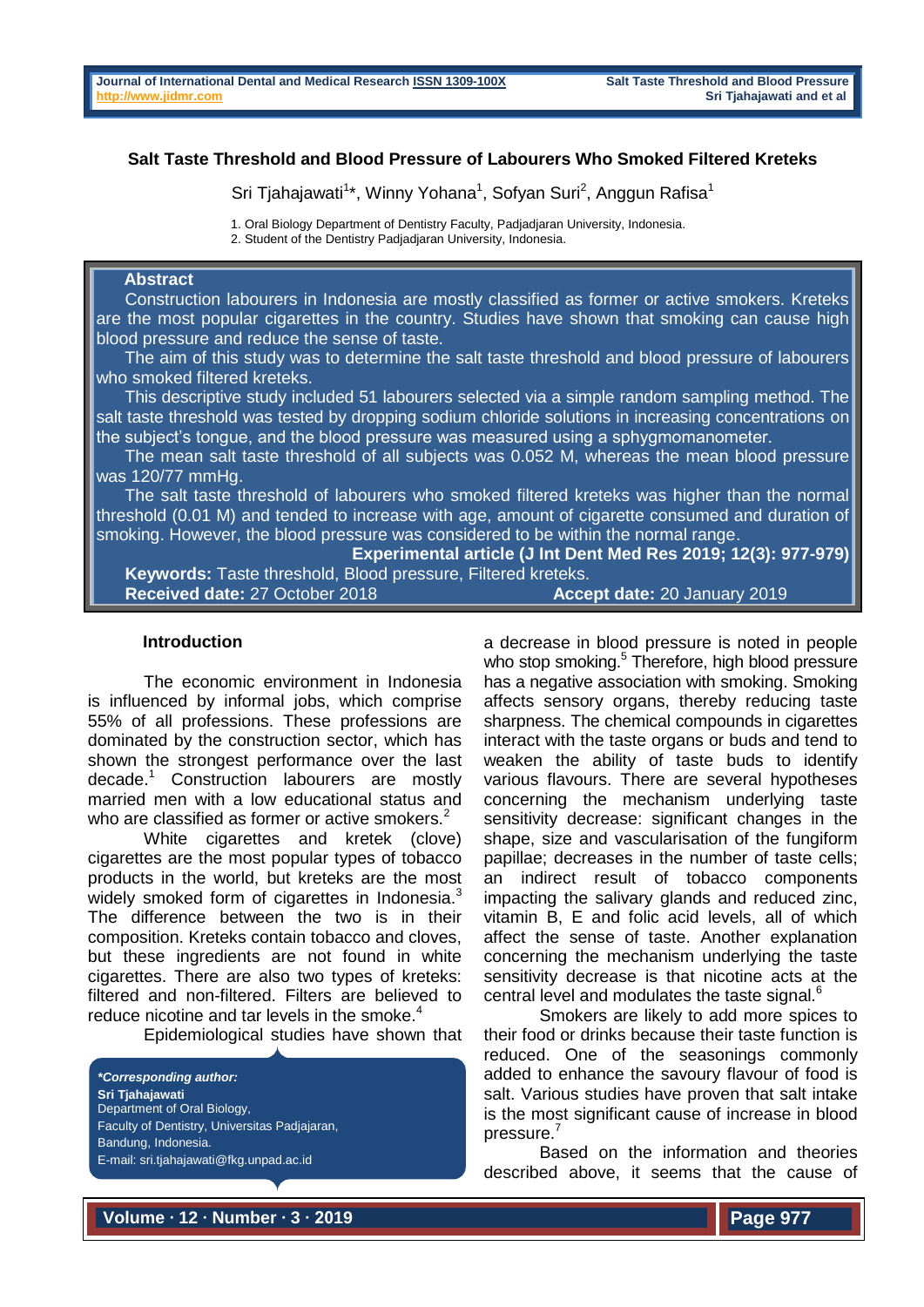increased blood pressure in smokers, apart from the contents of the cigarette itself, is thought to be the use of salt as a food flavour enhancer. Therefore, we aim to provide an overview of the salt taste threshold and blood pressure of labourers who smoked filtered kreteks.

### **Materials and methods**

We followed a quantitative descriptive design in this study. The sample comprised 51 labourers who smoked filtered kreteks and was selected via a simple random sampling method.

The salt taste threshold was determined by dropping sodium chloride solution using a pipette on the lateral surface of the subject's tongue. The concentration of the solution was gradually increased, starting from 0.025 M to 0.2 M, with an interval of 0.005 M, until the subject could identify the taste of salt. The subjects were asked to gargle with water before the sodium chloride solution was dropped on their tongues to clean their mouth. The test was performed only once per subject to avoid the effects of adaptation to salt taste.

Systolic and diastolic blood pressures were manually measured using a sphygmomanometer. The measurement was repeated three times for each subject to determine the mean blood pressure.

## **Results**

The mean salt taste threshold of all subjects was 0.052 M, whereas the mean blood pressure was 120/77 mmHg. Table 1 shows the subjects' mean salt taste threshold and blood pressure according to the three age groups (each with a 10-year interval). The mean salt taste threshold increased with age. Similar tendencies were also observed for systolic and diastolic blood pressures.

| <b>Age Group</b><br>(years) | <b>Mean Salt</b><br>Taste<br>Threshold (M) | <b>Mean Systolic</b><br><b>Blood Pressure</b><br>(mmHg) | <b>Mean Diastolic</b><br><b>Blood</b><br><b>Pressure</b><br>(mmHg) |
|-----------------------------|--------------------------------------------|---------------------------------------------------------|--------------------------------------------------------------------|
| $17 - 25$                   | 0.052                                      | 116.7                                                   | 75.3                                                               |
| $26 - 35$                   | 0.058                                      | 122.8                                                   | 82.9                                                               |
| $36 - 45$                   | 0.063                                      | 128.3                                                   | 85.6                                                               |

**Table 1.** The Mean Salt Taste Threshold and Blood Pressure of Labourers who Smoked Filtered Kreteks by the Age Group.

Other factors, such as the amount of filtered kretek consumed per day and duration of

**Volume ∙ 12 ∙ Number ∙ 3 ∙ 2019**

smoking are shown in Table 2. Higher consumption of cigarettes and longer duration of smoking indicated a higher salt taste threshold. This means that the sense of taste decreased with the increase in consumption of cigarettes and duration of smoking. Although the mean blood pressure showed more varied results, it was still considered to be within the normal threshold.

| <b>Filtered</b><br><b>Kreteks</b><br>Consume<br>d (per<br>day) | <b>Duration</b><br>οf<br><b>Smoking</b><br>(years) | Mean Salt<br>Taste<br>Threshold<br>(M) | Mean<br><b>Systolic</b><br><b>Blood</b><br><b>Pressure</b><br>(mmHg) | Mean<br><b>Diastolic</b><br><b>Blood</b><br><b>Pressure</b><br>(mmHg) |
|----------------------------------------------------------------|----------------------------------------------------|----------------------------------------|----------------------------------------------------------------------|-----------------------------------------------------------------------|
| 10                                                             | $1 - 10$                                           | 0.04                                   | 122                                                                  | 80                                                                    |
| 10                                                             | $11 - 20$                                          | 0.05                                   | 128                                                                  | 76                                                                    |
| $10 - 20$                                                      | $1 - 10$                                           | 0.052                                  | 120                                                                  | 77                                                                    |
| $10 - 20$                                                      | $11 - 20$                                          | 0.06                                   | 126                                                                  | 85                                                                    |
| >20                                                            | $1 - 10$                                           | 0.066                                  | 123                                                                  | 81                                                                    |
| >20                                                            | $11 - 20$                                          | 0.08                                   | 123                                                                  | 86                                                                    |

**Table 2.** Mean Salt Taste Threshold and Blood Pressure of Labourers Who Smoked Filtered Kretek by the Amount of Filtered Kretek Consumed and Duration of Smoking.

### **Discussion**

The mean salt taste threshold of the subjects in this study was higher than the normal salt taste threshold (0.01 M). Nicotine from cigarettes that is absorbed on the walls of the blood vessel in the oral cavity could cause vasoconstriction and decrease oxygen circulation (i.e. result in hypoxia). $8, 9$  Along with distortion of filiform papillae, this condition affects the metabolism and morphology of fungiform papillae by altering the function of capillary vessels and the surface morphology,, thus causing a decrease in the sense of taste.<sup>10, 11</sup>

Age can also affect the salt taste threshold. Studies reported that the taste buds of older people have structural declines and degenerate faster.<sup>12</sup> Factors such as the dose of nicotine in cigarettes are suspected to worsen the process of degeneration.<sup>13</sup> Higher salt taste thresholds can lead to a higher total sodium intake and consequently a higher prevalence of hypertension. A study suggested that greater intensity of the salt taste was directly associated with a preference for salty foods and sodium intake.<sup>14</sup> High dietary salt intake challenges the kidneys to excrete large amounts of salt. The mechanism affects the cardiovascular system because it predisposes to high blood pressure to help the kidneys excrete sodium.<sup>15</sup>